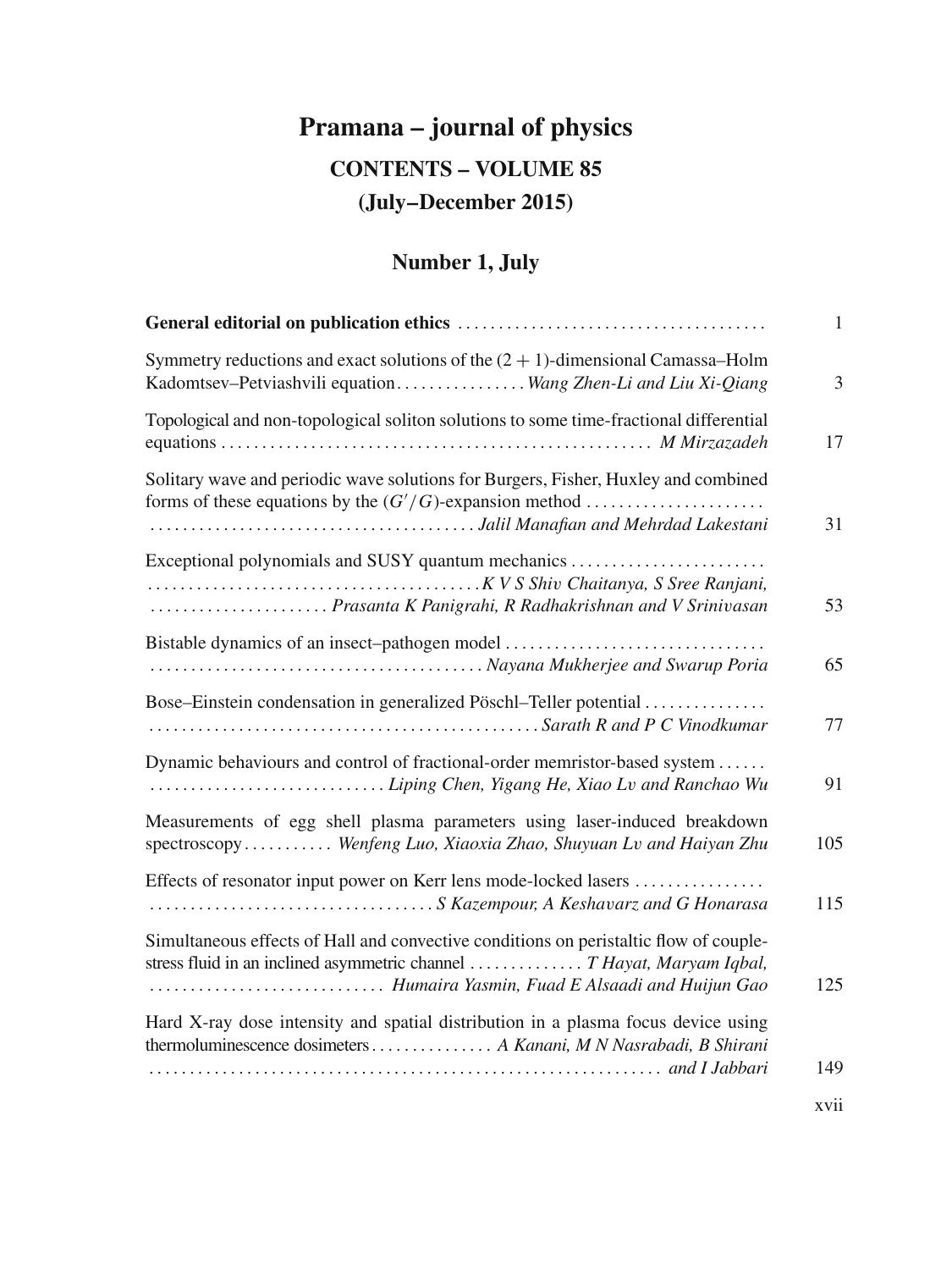| Magnetoresistance in quantum Hall metals due to Pancharatnam wavefunction |     |
|---------------------------------------------------------------------------|-----|
| transformation and degenerate Landau levels  Andrew Das Arulsamy          | 161 |
| Statistical analysis of the airport network of Pakistan                   |     |
|                                                                           | 173 |

#### **Number 2, August**

#### **Proceedings of the Conference on 75 years of Nuclear Fission: Present Status and Future Perspectives (Fission75) – Part I**

|                                                                                                                                                                                                                                    | 189 |
|------------------------------------------------------------------------------------------------------------------------------------------------------------------------------------------------------------------------------------|-----|
|                                                                                                                                                                                                                                    | 191 |
| Overview of research by the fission group in Trombay $R K Choudhury$                                                                                                                                                               | 199 |
| Radiochemical studies on nuclear fission at Trombay  Asok Goswami                                                                                                                                                                  | 211 |
| A new prompt heavy-ion-induced fission mode W Udo Schröder                                                                                                                                                                         | 227 |
|                                                                                                                                                                                                                                    | 239 |
|                                                                                                                                                                                                                                    | 251 |
| Statistical and dynamical aspects in fission process: The rotational degrees of                                                                                                                                                    | 267 |
|                                                                                                                                                                                                                                    | 281 |
| Fusion–fission dynamics studies using mass distribution as a probe<br>T K Ghosh, A Chaudhuri, K Banerjee, S Bhattacharya, C Bhattacharya,<br>S Kundu, G Mukherjee, R Pandey, T K Rana, P Roy, T Roy,                               | 291 |
| Fission fragment mass and angular distributions: Probes to study non-equilibrium                                                                                                                                                   | 303 |
| Non-compound nucleus fission in actinide and pre-actinide regions                                                                                                                                                                  | 315 |
| An overview of the recent results on fission dynamics from the NAND facility                                                                                                                                                       | 323 |
| Fission time-scale from the measurement of pre-scission light particles and $\gamma$ -ray<br>multiplicities  K Ramachandran, A Chatterjee, A Navin, K Mahata,<br>R G Thomas, D R Chakrabarty, V M Datar, Suresh Kumar and P K Sahu | 335 |
| Fission dynamics with systems of intermediate fissility<br>E Vardaci, A Di Nitto, P N Nadtochy, A Brondi, G La Rana, R Moro,<br>M Cinausero, G Prete, N Gelli, E M Kozulin, G N Knyazheva and I M Itkis                            | 345 |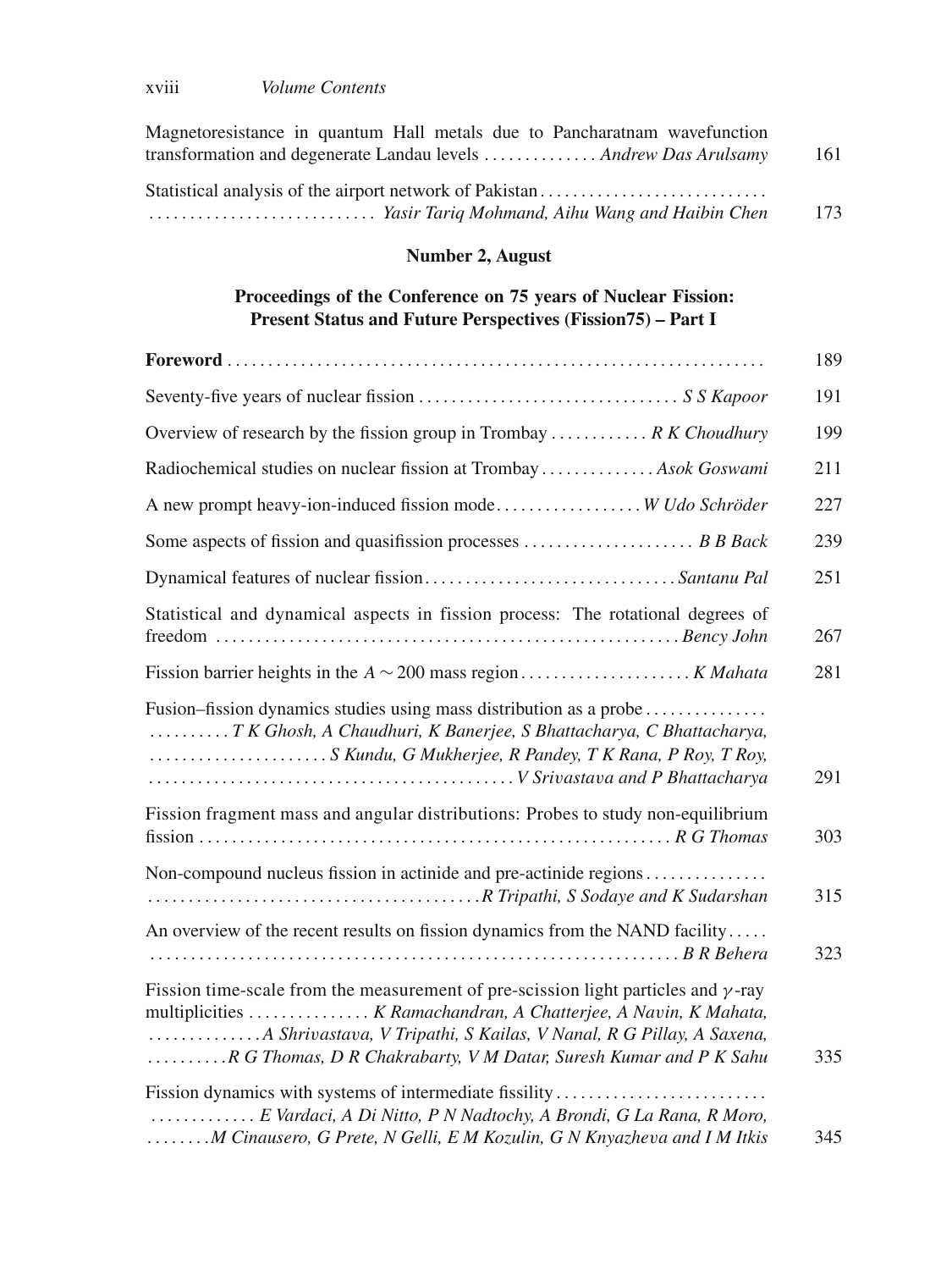| <i>Volume Contents</i> | X1X |
|------------------------|-----|
|------------------------|-----|

|                                                                  | 357 |
|------------------------------------------------------------------|-----|
| Nuclear shell effect and collinear tripartition of nuclei        |     |
| Avazbek K Nasirov, Wolfram von Oertzen and Rustam B Tashkhodjaev | 367 |

## **Number 3, September**

#### **Proceedings of the Conference on 75 years of Nuclear Fission: Present Status and Future Perspectives (Fission75) – Part II**

| Fission fragment mass distributions via prompt $\gamma$ -ray spectroscopy  L S Danu,                                                                                                                                      | 379 |
|---------------------------------------------------------------------------------------------------------------------------------------------------------------------------------------------------------------------------|-----|
|                                                                                                                                                                                                                           | 385 |
| Spectroscopy of fission fragments using prompt-delayed coincidence technique                                                                                                                                              | 395 |
| <sup>136</sup> Sn and three-body forces <i>M Saha Sarkar and S Sarkar</i>                                                                                                                                                 | 403 |
| Fission approach to cluster radioactivity  D N Poenaru and R A Gherghescu                                                                                                                                                 | 415 |
| Ternary fission  M Balasubramaniam, K R Vijayaraghavan and C Karthikraj                                                                                                                                                   | 423 |
| Cluster decay analysis and related structure effects of fissionable heavy and                                                                                                                                             | 431 |
| Spontaneous fission of superheavy nuclei  R A Gherghescu and D N Poenaru                                                                                                                                                  | 439 |
|                                                                                                                                                                                                                           | 447 |
|                                                                                                                                                                                                                           | 457 |
|                                                                                                                                                                                                                           | 467 |
| Photofission experiments at the ELI-NP facility<br>Dimiter L Balabanski and the ELI-NP Science Team                                                                                                                       | 473 |
|                                                                                                                                                                                                                           | 483 |
| Nuclear fission as a tool to contrast the contraband of special nuclear material<br>Viesti Giuseppe, Cester Davide, Nebbia Giancarlo, Stevanato Luca,<br>Neri Francesco, Petrucci Stefano, Selmi Simone and Tintori Carlo | 497 |
| ANURIB – Advanced National facility for Unstable and Rare Ion Beams<br>Arup Bandyopadhyay, V Naik, S Dechoudhury, M Mondal                                                                                                | 505 |
| Nuclear transmutation strategies for management of long-lived fission products                                                                                                                                            | 517 |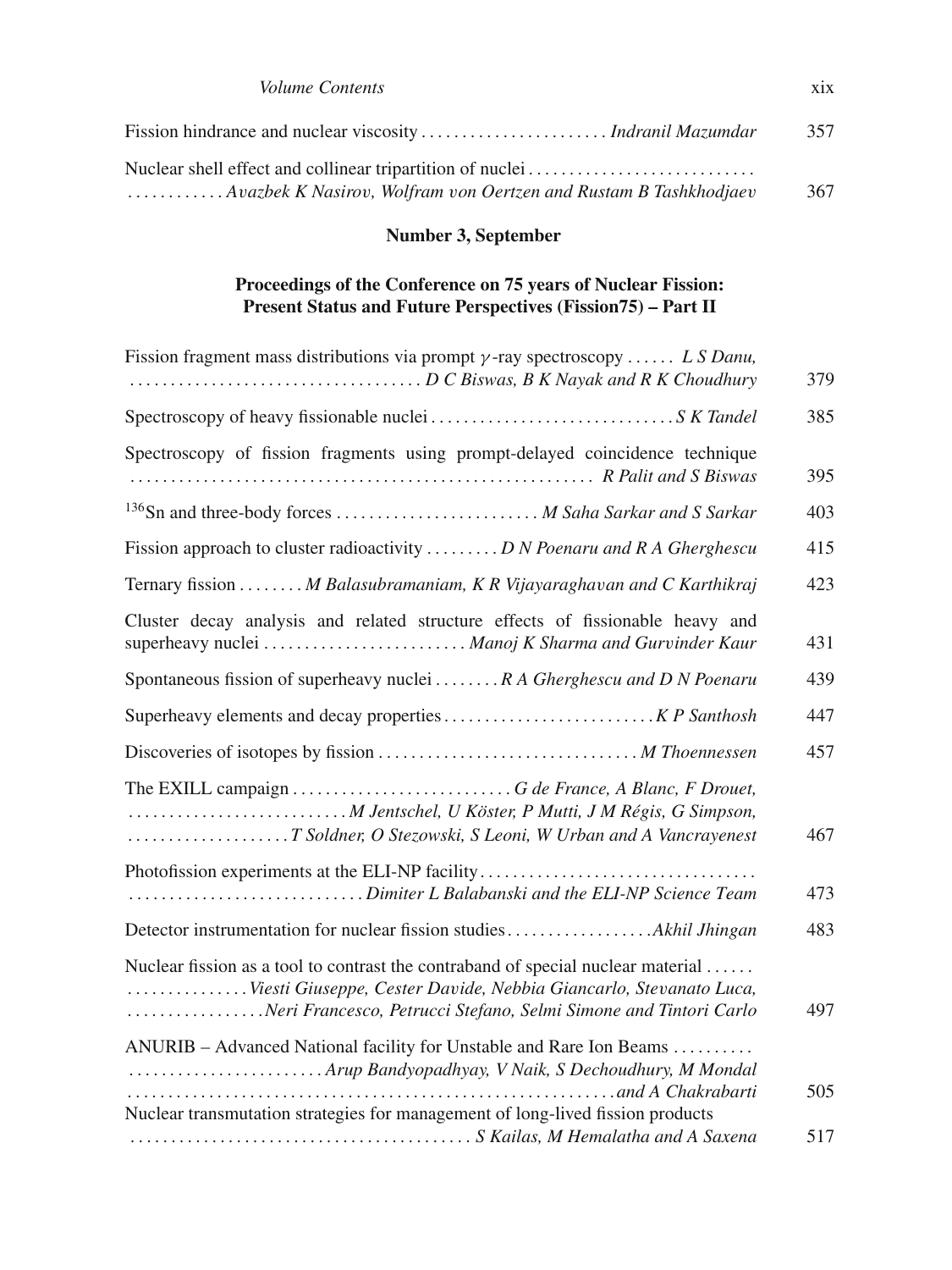| and Prabhat Kumar (and Prabhat Kumar)                                              | 525 |
|------------------------------------------------------------------------------------|-----|
|                                                                                    | 539 |
| Summary: 75 years of nuclear fission – present status and perspectives  . S Kailas | 555 |
|                                                                                    | 561 |

## **Number 4, October**

## **Research Articles**

| On the analytical solution of Fornberg-Whitham equation with the new fractional<br>derivative  Olaniyi Samuel Iyiola and Gbenga Olayinka Ojo                                                         | 567 |
|------------------------------------------------------------------------------------------------------------------------------------------------------------------------------------------------------|-----|
| Blow-up of solutions for the sixth-order thin film equation with positive                                                                                                                            | 577 |
| The functional variable method for solving the fractional Korteweg-de Vries<br>equations and the coupled Korteweg-de Vries equations  M Matinfar,                                                    | 583 |
| The first integral method to study the $(2+1)$ -dimensional Jaulent-Miodek                                                                                                                           | 593 |
| Spectral intensity distribution of trapped fermions  Sudeep Kumar Ghosh                                                                                                                              | 605 |
| An efficient parallel pseudorandom bit generator based on an asymmetric coupled<br>chaotic map lattice  Renfu Liang, Xue Tan, Hu Zhou and Shihong Wang                                               | 617 |
| Regge-like initial input and evolution of non-singlet structure functions from<br>DGLAP equation up to next-next-to-leading order at low x and low $Q^2$<br>Mrinal Kumar Das and Jayanta Kumar Sarma | 629 |
| On the role of deformed Coulomb potential in fusion using energy density                                                                                                                             | 639 |
| Oscillations of the fusion cross-sections in the ${}^{16}O+{}^{16}O$ reaction                                                                                                                        | 653 |
| Multiple recycling of fuel in prototype fast breeder reactor in a closed fuel cycle with                                                                                                             | 667 |
| An alternative method for the measurement of neutron flux  Rupa Sarkar,<br>Prasanna Kumar Mondal and Barun Kumar Chatterjee                                                                          | 685 |
| $M1$ and E2 transitions in the ground-state configuration of atomic manganese                                                                                                                        | 691 |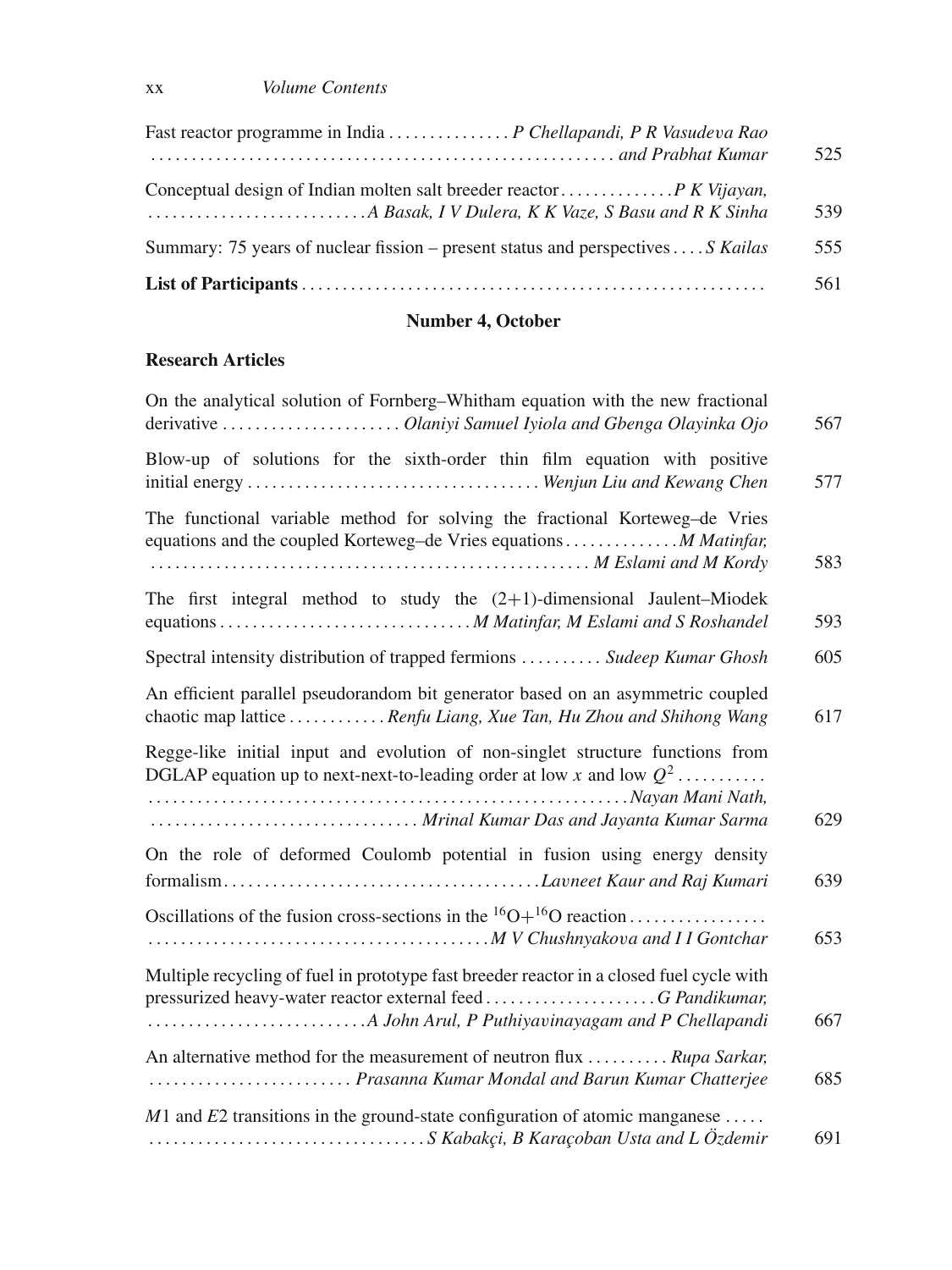#### *Volume Contents* xxi

| A computational method for the solution of one-dimensional nonlinear<br>thermoelasticity  M Mirazadeh, M Eslami and Anjan Biswas                           | 701 |
|------------------------------------------------------------------------------------------------------------------------------------------------------------|-----|
| Second-harmonic ion cyclotron resonance heating scenarios of Aditya tokamak<br>plasma Asim Kumar Chattopadhyay, S V Kulkarni, R Srinivasan and Aditya team | 713 |
| Application of Tietz potential to study optical properties of spherical quantum dots<br>R Khordad and B Mirhosseini                                        | 723 |
| <b>Brief Report</b>                                                                                                                                        |     |
| Soliton solutions of the generalized sinh-Gordon equation by the binary                                                                                    | 739 |
| <b>Erratum</b>                                                                                                                                             |     |
| Erratum to: A computational method for the solution of one-dimensional nonlinear<br>thermoelasticity  M Mirzazadeh, M Eslami and Anjan Biswas              | 747 |
| <b>Number 5, November</b>                                                                                                                                  |     |
| Proceedings of the National Mathematics Initiative Workshop on Nonlinear<br><b>Integrable Systems and their Applications</b>                               |     |
|                                                                                                                                                            | 753 |
| Part I: Theory and Analytical Method                                                                                                                       |     |
| Symmetries of nonlinear ordinary differential equations: The modified Emden<br>equation as a case study  M Senthilvelan, V K Chandrasekar                  | 755 |
| Isochronous Liénard-type nonlinear oscillators of arbitrary dimensions<br>Ajey K Tiwari, A Durga Devi, R Gladwin Pradeep and V K Chandrasekar              | 789 |
| Analytic methods to generate integrable mappings                                                                                                           | 807 |
|                                                                                                                                                            | 823 |
| Group formalism of Lie transformations to time-fractional partial differential                                                                             | 849 |
| Generalized Cole–Hopf transformations for generalized Burgers equations                                                                                    | 861 |
| Commutation and Darboux transformation M V Prabhakar and H Bhate                                                                                           | 869 |
| Novel energy sharing collisions of multicomponent solitons                                                                                                 | 881 |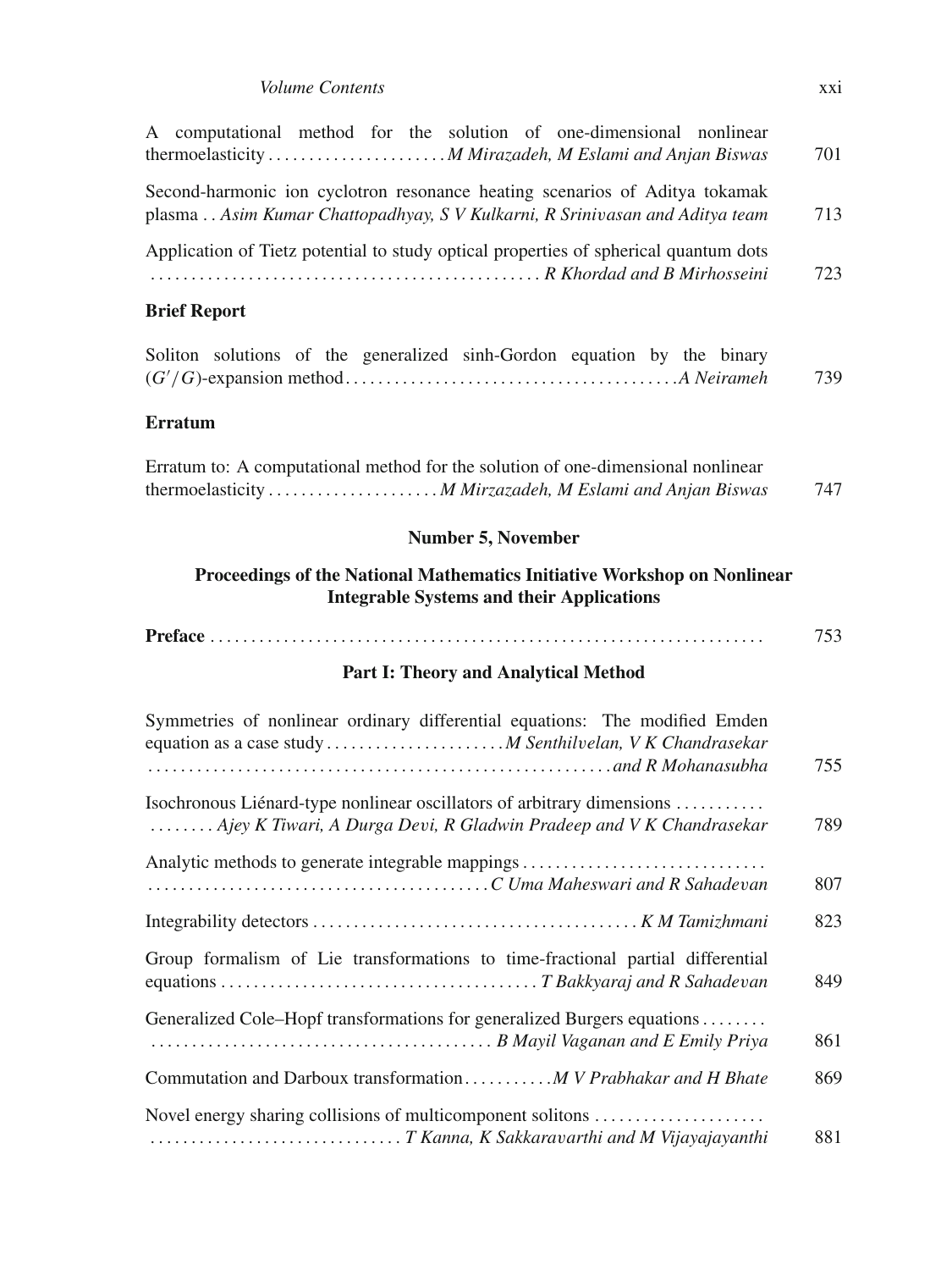| Construction of classical and quantum integrable field models unravelling hidden |     |
|----------------------------------------------------------------------------------|-----|
|                                                                                  | 899 |

## **Part II: Applications**

| PT-symmetric dimer of coupled nonlinear oscillators Avinash Khare                                                                                                                                          | 915  |
|------------------------------------------------------------------------------------------------------------------------------------------------------------------------------------------------------------|------|
| A Hamiltonian approach to model and analyse networks of nonlinear oscillators:<br>Applications to gyroscopes and energy harvesters Pietro-Luciano Buono,<br>Bernard Chan, Antonio Palacios and Visarath In | 929  |
| Impact of current on static and kinetic depinning fields of domain wall in                                                                                                                                 | 947  |
| Excitations and management of the nonlinear localized gap modes                                                                                                                                            | 961  |
| Some aspects of optical spatial solitons in photorefractive media and their important                                                                                                                      | 975  |
| Soliton fission and supercontinuum generation in photonic crystal fibre for optical                                                                                                                        | 993  |
| Protocol of networks using energy sharing collisions of bright solitons                                                                                                                                    | 1009 |
| Solitons and spin transport in graphene boundary                                                                                                                                                           | 1023 |
| Solitons in a hard-core bosonic system: Gross-Pitaevskii type and beyond                                                                                                                                   | 1033 |
|                                                                                                                                                                                                            | 1057 |
|                                                                                                                                                                                                            | 1059 |

## **Number 6, December**

#### **Research Articles**

| Rogue wave solutions of the nonlinear Schrödinger equation with variable                                                                        |      |
|-------------------------------------------------------------------------------------------------------------------------------------------------|------|
| coefficients Changfu Liu, Yan Yan Li, Meiping Gao, Zeping Wang,                                                                                 |      |
|                                                                                                                                                 | 1063 |
| On the discretization of probability density functions and the continuous                                                                       | 1073 |
| Dynamical properties of moving atom-atom entanglement and entanglement<br>between two atoms with optical fieldS Abdel-Khalek and S H A Halawani | 1089 |